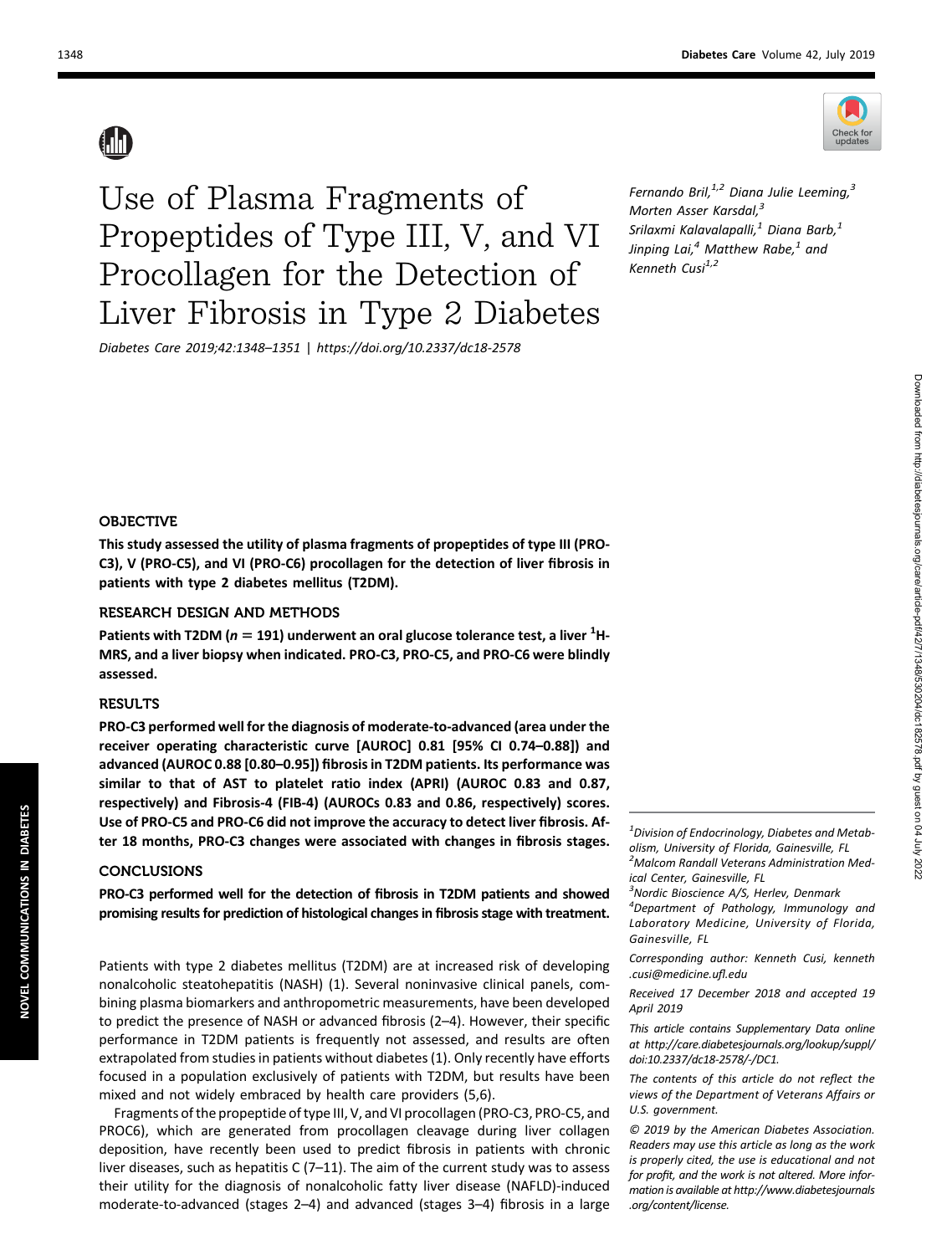cohort of T2DM patients. Moreover, their use to predict changes in fibrosis stage after 18 months of follow-up was also assessed.

# RESEARCH DESIGN AND METHODS Subjects

Patients with T2DM were recruited from the general population, and from hepatology/endocrinology clinics, in Gainesville, FL, and San Antonio, TX. Some of these patients were previously included in other studies assessing other clinical panels (12). Only stable doses of metformin, sulfonylureas, and/or insulin were allowed as glucose-lowering medications. Exclusion criteria included significant alcohol consumption ( $\geq$ 30 g/day for males and  $\geq$ 20 g/day for females), any liver disease other than NASH, and medications known to affect NAFLD. A subgroup of patients were followed for 18 months as part of randomized controlled trials. Details and results from those randomized controlled trials have previously been published (13,14). The study was approved by both institutional review boards, and written informed consent was obtained from each patient prior to participation.

## Study Design

All patients underwent proton MRS  $(^1H$ -MRS) to measure intrahepatic triglyceride content as previously reported (15), a 2-h OGTT (with blood collection every 30 min), and a percutaneous liver biopsy if patients had NAFLD. Baseline plasma samples ( $n = 191$ ) and available month-18 samples ( $n = 79$ ) were blindly provided to Nordic Bioscience (Herlev, Denmark). Plasma PRO-C3, PRO-C5, and PRO-C6 were analyzed using competitive ELISAs as previously described (9).

## Statistical Analysis

Data was presented as mean  $\pm$  SD unless otherwise specified. Categorical variables were compared performing  $\chi^2$  or Fisher exact test. Kruskal-Wallis or ANOVA were used for numeric variables. Hadi's method was used to assess for outliers based on PRO-C3 concentration measurements, and outliers ( $n = 3$ , all at month 18) were removed from the analysis. Multiple logistic regression analysis for the prediction of moderate-advanced (defined as fibrosis stages 2–4) and advanced (defined as fibrosis stages 3-4) fibrosis were performed by forward selection of variables with  $P <$ 0.20 in the univariate analyses. Analyses were performed with Stata 11.1 (StataCorp LP, College Station, TX).

## RESULTS

## Baseline Characteristics

Mean age was 59  $\pm$  8 years, and 86% were male, with a predominance of Caucasians (67%), followed by Hispanics (21%) and African Americans (12%). Mean BMI was  $33.5 \pm 4.7$  kg/m<sup>2</sup>, HbA<sub>1c</sub> 7.2  $\pm$  1.2%, and HOMA of insulin resistance (HOMA-IR) 5.5  $\pm$  5.0. BMI and intrahepatic fat were lower in patients without NAFLD but similar among patients with NAFLD, independently of their fibrosis stage. Patients with more severe fibrosis showed higher insulin levels, higher aminotransferases, and worse liver inflammation and ballooning in histology [\(Supplementary Table 1\)](http://care.diabetesjournals.org/lookup/suppl/doi:10.2337/dc18-2578/-/DC1). Patients with different fibrosis stages had similar age, sex, ethnicity, diabetes control, or glucose-lowering drug use. Patients without NAFLD by  $1$ H-MRS were considered as not having fibrosis. Of note, sensitivity analyses excluding these patients showed no significant changes.

## Diagnosis of Liver Fibrosis

Plasma PRO-C3 showed higher levels with worsening fibrosis stages, with the most significant increase at stages 3/4 (stage 0 = 8.8  $\pm$  3.2 vs. stage 1 = 10.6  $\pm$ 4.6 vs. stage  $2 = 12.7 \pm 4.6$  vs. stages  $3/4$  = 23.5  $\pm$  15.9 ng/mL,  $P < 0.001$ ) [\(Supplementary Fig. 1\)](http://care.diabetesjournals.org/lookup/suppl/doi:10.2337/dc18-2578/-/DC1). Plasma PRO-C5 and PRO-C6 did not show any significant variation with increasing fibrosis stage.

PRO-C3 levels performed well as a predictive tool for moderate-advanced (area under the receiver operating characteristic curve [AUROC] 0.81 [0.74–0.88]) and

Table 1—Performance of plasma PRO-C3 as a single marker or composite score for the diagnosis of moderate-advanced and advanced fibrosis compared with indirect composite scores

|                                                                                | <b>AUROC (95% CI)</b>  | P value of AUROC<br>compared with<br>PRO-C3 | Optimum<br>cutoff point | Sensitivity, %<br>(95% CI) | Specificity, %<br>(95% CI) | PPV, %<br>(95% CI) | <b>NPV, %</b><br>(95% CI) |
|--------------------------------------------------------------------------------|------------------------|---------------------------------------------|-------------------------|----------------------------|----------------------------|--------------------|---------------------------|
| Diagnosis of moderate-<br>to-advanced fibrosis<br>$(stat)$ (stages 2, 3, or 4) |                        |                                             |                         |                            |                            |                    |                           |
| Plasma PRO-C3                                                                  | $0.81(0.74 - 0.88)$    |                                             | $9.70$ ng/mL            | 86 (74–94)                 | 68 (59–75)                 | $50(39-61)$        | 93 (86-97)                |
| <b>APRI</b>                                                                    | $0.83$ (0.76-0.90)     | 0.73                                        | 0.46                    | 72 (58-84)                 | 86 (79 - 91)               | 66 (51-78)         | 89 (83-94)                |
| $FIB-4$                                                                        | $0.73$ $(0.65 - 0.81)$ | 0.10                                        | 1.30                    | 70 (55-82)                 | $87(81-92)$                | $67(53 - 80)$      | 89 (82-94)                |
| <b>ADAPT</b><br>Plasma PRO-C3 plus                                             | $0.77(0.69 - 0.84)$    | 0.06                                        | 6.20                    | 72 (58-84)                 | 71 (63-79)                 | 49 (37-60)         | 87 (80-93)                |
| clinical parameters#                                                           | $0.87(0.81 - 0.94)$    | 0.10                                        | $-0.40$                 | $71(57-83)$                | 94 (88-97)                 | $81(67-92)$        | $90(83-94)$               |
| Diagnosis of advanced<br>fibrosis (stages 3 or 4)                              |                        |                                             |                         |                            |                            |                    |                           |
| Plasma PRO-C3                                                                  | $0.88$ (0.80-0.95)     |                                             | 13.2 $ng/mL$            | $82(62 - 94)$              | 82 (76–88)                 | 43 (29–58)         | $96(92 - 99)$             |
| <b>APRI</b>                                                                    | $0.87$ (0.81-0.93)     | 0.98                                        | 0.42                    | 89 (71-98)                 | 75 (67–81)                 | $38(26 - 50)$      | 98 (93-100)               |
| $FIB-4$                                                                        | $0.83$ (0.75-0.92)     | 0.43                                        | 1.76                    | 74 (54-89)                 | 79 (72-85)                 | $38(25 - 52)$      | 95 (89-98)                |
| <b>ADAPT</b>                                                                   | $0.86$ (0.77-0.94)     | 0.56                                        | 6.58                    | $82(62 - 94)$              | $81(74 - 87)$              | 42 (29–57)         | 96 (92-99)                |
| Plasma PRO-C3 plus                                                             |                        |                                             |                         |                            |                            |                    |                           |
| clinical parameters*                                                           | $0.91(0.86 - 0.96)$    | 0.23                                        | $-1.40$                 | $82(62 - 94)$              | 85 (78-90)                 | $50(35-65)$        | 96 (91-99)                |

#Only AST, HOMA-IR (fasting glucose [in mg/dL] \* fasting insulin [in µU/mL]/405), sex, and weight remained independently associated with moderateadvanced fibrosis in the multiple logistic regression model (model: 0.11  $\times$  PRO-C3 + 0.05  $\times$  AST + 0.17  $\times$  HOMA-IR + 2.16  $\times$  sex [1 = male; 0 = female] -0.03  $\times$  weight [in kg] - 4.021109; pseudo- $R^2 = 0.39$ ). \*Only AST, HOMA-IR, and platelets remained independently associated with advanced fibrosis in the multiple logistic regression model (model:  $0.14 \times PRO-C3 + 0.03 \times AST + 0.14 \times HOMA-IR - 0.01 \times platelets - 2.807115$ ; pseudo- $R^2 = 0.41$ ).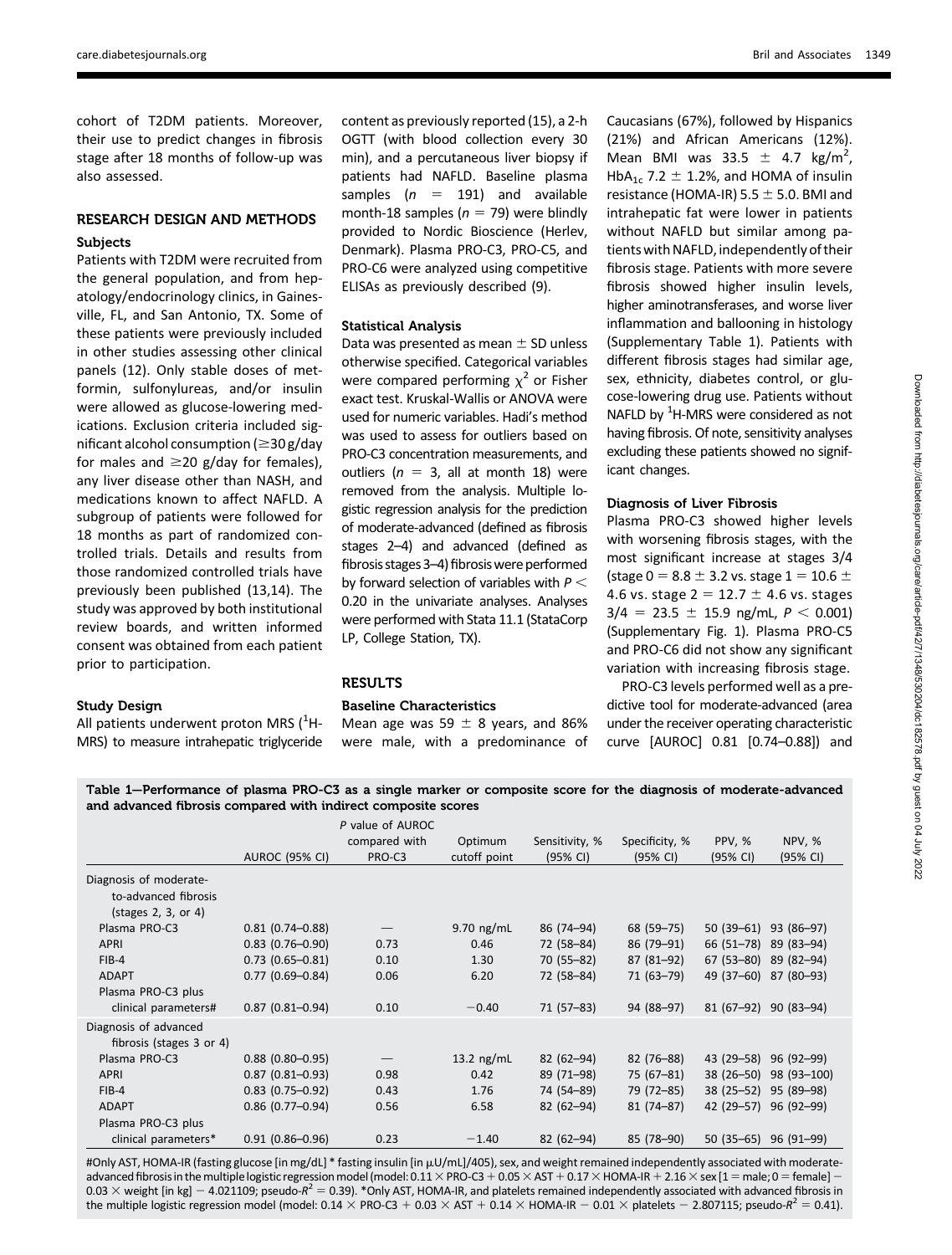advanced (AUROC 0.88 [0.80–0.95]) fibrosis among patients with T2DM (Table 1 and [Supplementary Fig. 2\)](http://care.diabetesjournals.org/lookup/suppl/doi:10.2337/dc18-2578/-/DC1). Sensitivity, specificity, positive predictive value (PPV), and negative predictive value (NPV) for the optimum cutoff points of 9.7 ng/mL for moderate-advanced fibrosis (prevalence 27%) and 13.2 ng/mL for advanced fibrosis (prevalence 14%) can be found in Table 1. If considering an indeterminate ("grey") zone between 9.7 and 13.2 ng/mL, only a small proportion of patients ( $n = 39$ [20.4%]) would be classified as "indeterminate," and the performance of PRO-C3 would improve to the following: sensitivity  $= 82%$  and 96%, specificity  $= 83%$  and 78%, PPV =  $63\%$  and 43%, and NPV =  $93\%$ and 99% for moderate-advanced and advanced fibrosis, respectively. This implies that 83% and 80% of patients would be correctly classified for moderateadvanced and advanced fibrosis, respectively.

## Comparison of PRO-C3 Against Other Clinical Scores

In Table 1, the performance of plasma PRO-C3, alone or combined with clinical parameters, was compared with other simple clinical panels based on routine laboratory results and indirect composite scores of liver fibrosis (i.e., AST to platelet ratio index [APRI], Fibrosis-4 [FIB-4]), as well as the already reported score based on Age, presence of DiAbetes, PRO-C, and plaTelet count, known as ADAPT (6). All methodologies/scores provided an acceptable discrimination for moderate-advanced fibrosis (all AUROCs  $>0.80$ ) and even better for advanced fibrosis (all AUROCs  $>0.85$ ). No significant differences were observed when AUROCs were compared with each other.



Figure 1—Relationship between PRO-C3 and histological change in fibrosis stage over time.

### Longitudinal Use of Plasma PRO-C3

Patients were followed for 18 months after treatment with placebo ( $n = 26$ ), vitamin E ( $n = 24$ ), pioglitazone ( $n = 4$ ), or combination of vitamin E and pioglitazone ( $n = 22$ ). Changes in plasma PRO-C3 were significantly correlated with changes in fibrosis stage ( $r =$ 0.34,  $P = 0.002$ ) (Fig. 1). Moreover, changes in plasma PRO-C3 were able to identify patients with  $\geq$ 2-point improvement in fibrosis (area under the curve 0.85 [95% CI 0.77–0.94]), but not 1-point improvement (area under the curve 0.67 [0.54–0.79]). Changes in PRO-C5 and PRO-C6 were not significantly associated with changes in fibrosis over time.

## **CONCLUSIONS**

Results from the current study suggest that the use of PRO-C3 in patients with T2DM can appropriately identify subjects with moderate-advanced and advanced fibrosis. Moreover, measuring PRO-C3 levels over time may aid in predicting changes in fibrosis stages over time, making it a potential pharmacodynamic marker for following patients with NASH. However, while promising, due to the significant overlap among these relatively small groups, this test cannot yet be recommended to replace a liver biopsy in assessment of NASH fibrosis. Larger prospective studies are needed to fully assess the true value of PRO-C3 as a potential fibrosis biomarker to assess the natural history of the disease or response to treatment.

Prior evidence of the utility of plasma PRO-C3 to detect liver fibrosis came from cohorts of patients with hepatitis B and C (10,16). More recently, PRO-C3 has been combined with simple clinical parameters (age, presence of diabetes, and platelets) to identify advanced fibrosis in patients with NAFLD in a model called ADAPT (6). However, the ADAPT model is strongly based on the presence of diabetes to detect those patients with advanced fibrosis. Whether this model would hold when facing a cohort of only patients with T2DM (as seen in endocrinology clinics) was unknown. In our cohort of patients with T2DM, the ADAPT model performed nonsignificantly worse than PRO-C3 alone for the diagnosis of moderate-advanced and advanced fibrosis. Another key question has been

whether PRO-C3 can perform significantly better than "old and simple" clinical scores, such as APRI and FIB-4. Of note, we observed no significant differences between the performances of plasma PRO-C3, APRI, and FIB-4. Therefore, while PRO-C3 appears

as a reliable stand-alone tool to identify patients with advanced fibrosis, simple panels relying on plasma aminotransferases and platelets may perform just as well. In summary, PRO-C3 was useful to

distinguish patients with moderateadvanced and advanced fibrosis in a large cohort of patients with T2DM. This is important, as patients with T2DM and NAFLD tend to behave differently than patients without T2DM, with many diagnostic tools underperforming in this population (12). When compared with simple indirect fibrosis panels based on routine laboratories, PRO-C3 performed similarly, suggesting that any of these options are valid for noninvasive measurements of fibrosis risk and should be considered by the clinician on a careful case-by-case analysis. While a liver biopsy remains the gold standard for the diagnosis of NASH, future studies will help define the role of PRO-C3, and its combination with imaging and other diagnostic algorithms, for the noninvasive diagnosis of NASH.

Funding. This study was funded by the Burroughs Wellcome Fund (to K.C.) and the American Diabetes Association (1-08-CR-08 and 7-13-CE-10-BR to K.C.).

Duality of Interest. D.J.L. and M.A.K. are fulltime employees and stockholders of Nordic Bioscience. No other potential conflicts of interest relevant to this article were reported.

Author Contributions. F.B. contributed to patient recruitment and follow-up, data acquisition and interpretation, statistical analysis, and writing and editing of the manuscript. D.J.L. and M.A.K. performed the PRO-C3 analysis, aided in discussion of data analysis, provided input, and approved the manuscript. S.K., D.B., and M.R. contributed to data acquisition and critical revision of the manuscript. J.L. contributed to reading of liver biopsies and critical revision of the manuscript. K.C. contributed to study design and funding, patient recruitment and follow-up, data acquisition and interpretation, and critical revision and editing of the manuscript. F.B. and K.C. are the guarantors of this work and, as such, had full access to all the data in the study and take responsibility for the integrity of the data and the accuracy of the data analysis.

#### References

1. Bril F, Cusi K. Management of nonalcoholic fatty liver disease in patients with type 2